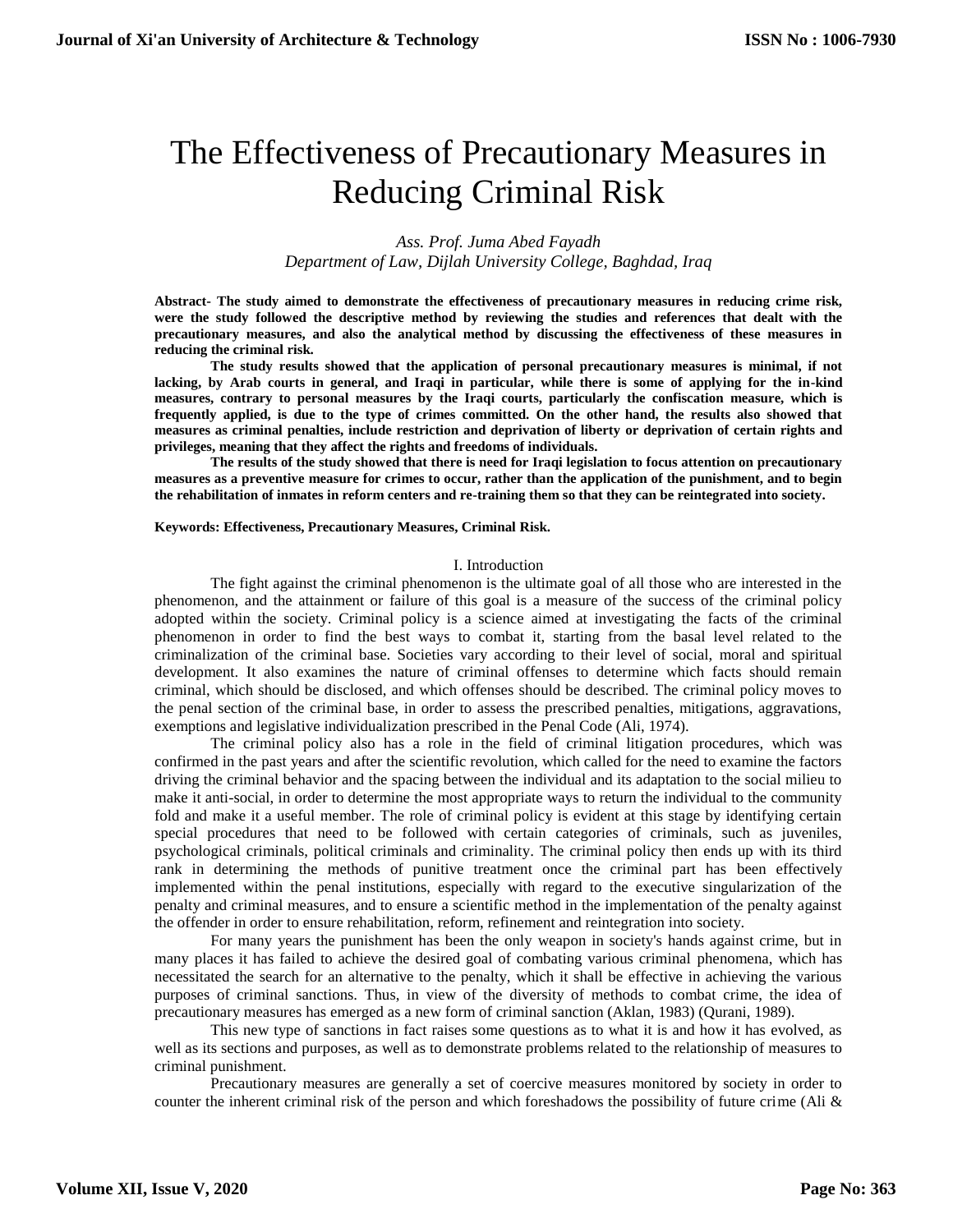Osman, 1980). It is clear from this definition that measures are nothing but means intended to protect society against the future danger of the offender, by blocking the way between it and the means that motivate or facilitate the commission of the crime, such as confiscation of arms, closure of the shop, prohibition of residence, etc. Or by preparing the criminal for an honorable life in the community or treating him from a mental or psychological illness that affects his behavior, such as placing the criminal in a work, putting him under police supervision, or placing him in a mental clinic.

The association of measures with criminal hazard means that they are signed by those who have already committed a previous crime that reveals that seriousness. Hence, precautionary measures are distinguished from the preventive measures that society may take before the crime occurs, with the aim of preventing it from occurring at the outset (Wazir, 1987).

## II. Problem of the study

It is no longer possible to apply only the punishment in the face of the criminal phenomenon, but there is a need to resort to other preventive measures in order to address the criminal danger that remains inherent in the human soul, which may appear in the form of a criminal pattern from time to time, and therefore the problem of study is determined in demonstrate the effectiveness of precautionary measures in reducing crime risk.

## III. Importance of the study

Since the civil societies seek to reduce crime and respond to crime before it occurs, it was necessary to look for an approach other than punishment, which is the use of methods based on rehabilitation and treatment, and their legitimacy is not based on error as much as on the basis of social defense of society against cases of criminal risk, which called the precautionary measures. This is how international conferences began to urge the adoption of the Fourth United Nations Congress on the Prevention of Crime and the Treatment of Offenders, held in Kyoto, Japan, from 17 to 26 August 1970, and the outcome of this conference and the recommendations that emphasized the need to adopt precautionary measures. Here the importance of the study in determining the nature and effectiveness of precautionary measures to reduce the risk of crime.

#### IV. Methodology of the study

The study relies on the descriptive method by reviewing the studies and references that dealt with the precautionary measures. The study also relies on the analytical method by discussing the effectiveness of these measures in reducing the criminal risk.

#### V.Terminology of study

- Precautionary Measures**:** Taken by the judge in addition to the original penalties against those found to be a danger to public safety, to reduce crimes occurrence by persons who show tendency to commit crimes.
- Criminal Risk**:** means the possibility of a person to commit a crime depending on social, psychological, personal or other factors.

#### VI. The emergence of precautionary measures

Precautionary measures are a set of remedial measures prescribed by law, which the judge forcibly applies to the offender to counter the criminal danger inherent in his person and to prevent it from society (Hosny, 1982).

Thus, measures besides punishment are the second means of criminal policy in the face of criminality, and they represent the strength of the idea of a criminal sanction that cannot be imagined without them. Punishment alone does not guarantee the realization of the basic objective of society to combat the criminal phenomenon. Cases that cannot be inflicted on the offender, as in the case of the insane and the young due to their lack of criminal capacity, and measures are applied beside the punishment to fill the gaps and deficiencies in the penal system for their ineffectiveness in the rehabilitation of some criminals, as in the case of who accustomed to crime and crimes of psychological criminals (Abu Amer, 1992).

These measures, which are due to the positivist school in its rooting and criminalization in a general theory, and the establishment of its rules and the provisions of its provisions, known long ago before the emergence of this school similar systems lacking the intellectual principles and scientific foundations that organize them as in modern measures. Some of the ancient peoples knew that they had the meaning of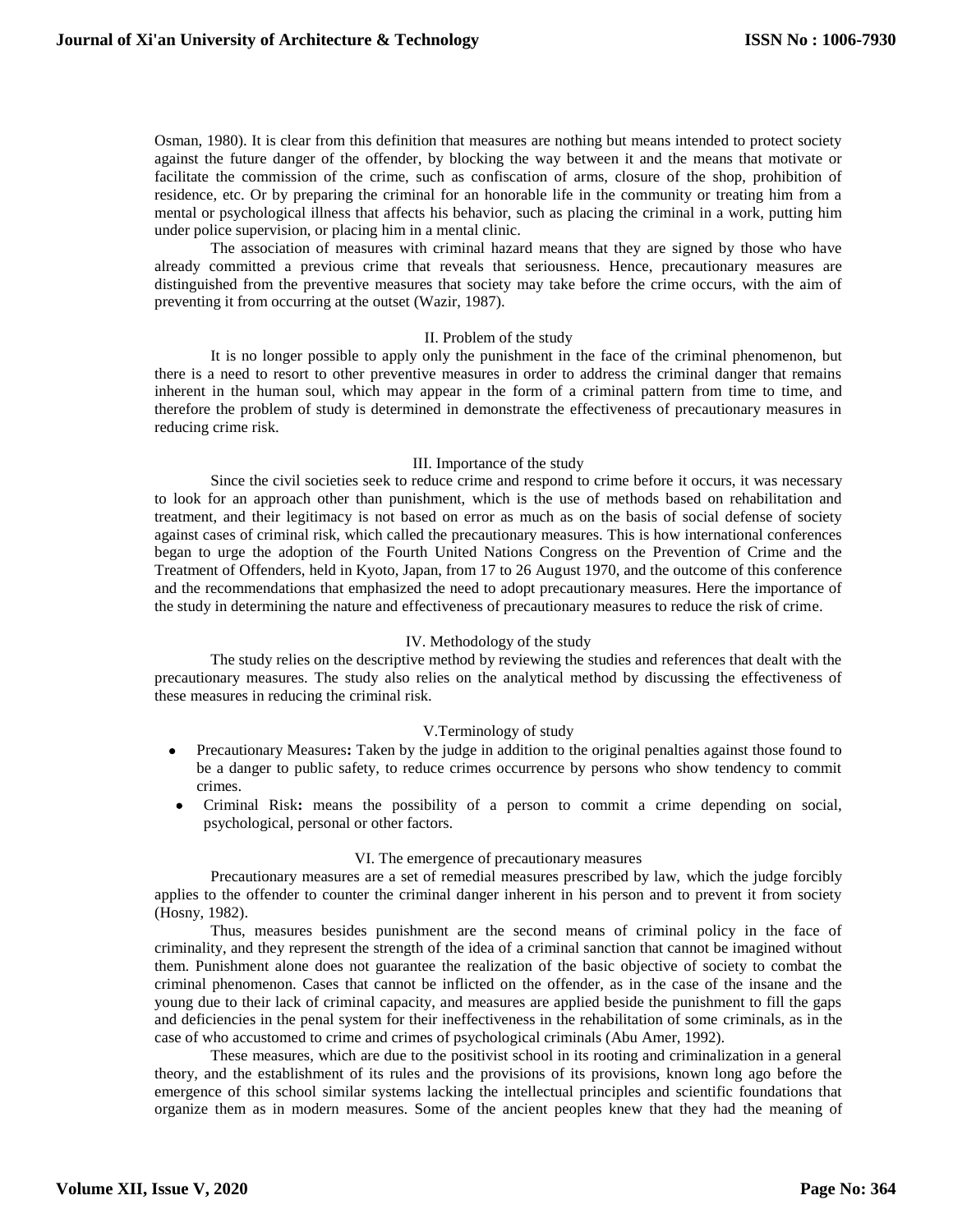defending against a possible future threat, such as mutilating the face of an adulterous woman in ancient Egypt, and cutting off the hand of a doctor who causes the death of his patient in the Code of Hammurabi (Hosni, 1982). The idea of dangerous cases was also known and the perpetrator was considered a perpetrator of a crime, such as homelessness in ancient Egypt, and the misdemeanors of children in the Greeks, who were punishable by death (Ali, 1974).

These preventive measures also made their way into some of the early laws, such as the "Carolina Law" promulgated by Charles V in 1532, which granted the judge the power to put the offender in prison if the circumstances of his crime found a threat to commit another crime as a precautionary measure until he proved his good behavior. And the English Act of 1860, which provided for the admission of criminals with mental disabilities to a mental hospital as a preventive measure of their danger to society (Almarsafawi & Ibrahim, 1970).

The concept of precautionary measures was first crystallized in the Swiss Penal Code (1893), drafted by the criminal scientist (Carl *Stoo*ss), and proposed reforming the Penal Code by adopting precautionary measures in addition to traditional penalties to avoid failing to prevent recidivism (Sorour, 1964). An the Levasser project on criminals (1959), the 1953 Law on Drug Abuse Measures, the 1954 Law on Special Measures for Alcohol Abuse, and the Italian Penal Code of 1930 set out a precautionary measure under the name of Preventive Measures (Behnam, 1977), adopted by the Egyptian Penal Code (1937), the Jordanian Penal Code (1960) and the Iraqi Penal Code (1969), which – the Iraqi Code - provided for precautionary measures to be subject to all provisions governing punishment, Article 1 of the Iraqi Penal Code stipulates that "Precautionary measures not provided for by law may not be signed".

Precautionary measures also emerged in the discussions of international conferences. The International Conference on the Penal Code in Brussels (1926) decided that punishment as a single part of the crime was insufficient to meet the practical needs of social defense, especially in the face of minors of varying degrees of acceptance of education. In Rome (1928), there was a report on precautionary measures, in which the jurist (*Enrico Ferri*) participated in the preparation of a report on these measures, as well as the International Congress of Penal Science in Prague (1930), in which the precautionary measures were divided into personal anti-freedom measures and other restrictive personalities, and other conferences (Ali, 1988).

#### VII. Types of precautionary measures

The precautionary measures as means of defending society are aimed at the criminal risk of certain groups of criminals to prevent them from society, where there are many and varied to confront all types of criminal hazard, perhaps the best division of these measures, which was adopted by most of the criminal legislation, and confirmed by the International Conference on Penal Code and Punishment held in Prague (1930) distinguishes between the negative and restrictive measures of personal rights, anti-rights measures, and in-kind measures. We will address both personal precautionary measures and in-kind precautionary measures.

#### First: Personal precautionary measures

These measures are divided into two parts: personal precautions measures deprive freedom, and other restricted it, and in each section we will briefly consider the following:

## A. Precautions measures deprive freedom

A set of measures that deprive the convicted person of the freedom to treat him / her from the mental, or neurological illness that caused him to commit the crime, spoil his social behavior, or to remove him from the society or the environment in which he lives, or to exclude him from the places where he or she is feared to commit a new crime (Aldori & Idbeah, 1998).

These measures vary according to the variety of cases they face because they do not face a particular type of dangerous criminals, but they face different types and multiple, so they vary to detention in a therapeutic shelter, and therapeutic shelter means every clinic dedicated to mental illness or addiction to alcohol or drugs in order to face the criminal risk inherent in the offender (Al-Sayyed, 1973). The duration of this measure is indefinite because it is subject to the sickness of these sentenced persons, but some criminal legislation limits the duration of the measure to the maximum penalty prescribed by the legislator for the offense committed, with the exception of the patient whose condition constitutes a threat to public safety in the community, and remains subject to the measure pending his recovery of his illness by a decision of the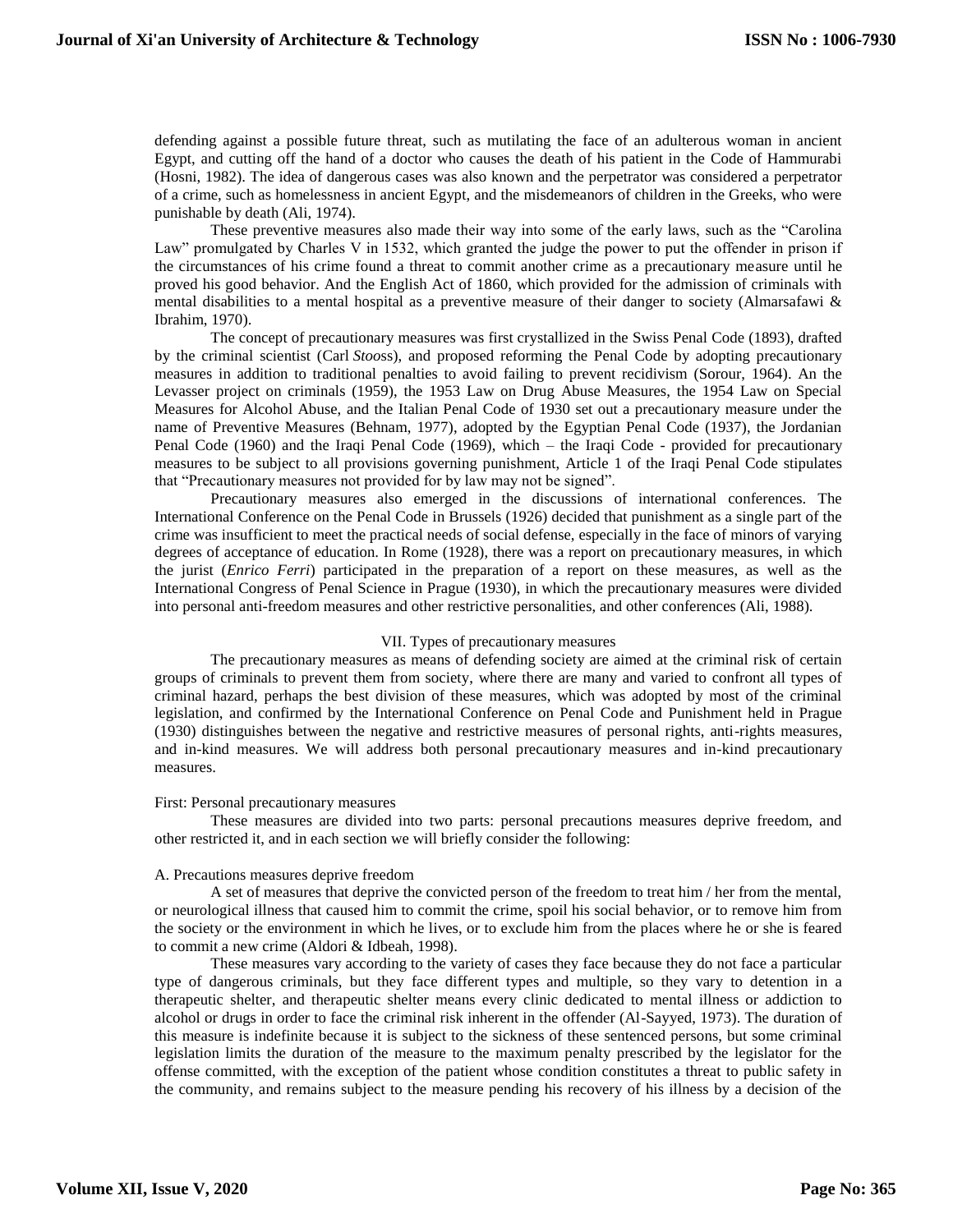court that ordered his detention, after the doctor of the therapeutic clinic provides the necessary medical reports that proved his recovery from his illness (Alsaifi, 1970).

## B. Precautions measures restricting freedom

These measures are implemented in a free environment, so that the offender is free in origin, but it places some restrictions on this freedom. Freedom to prevent him from going to mufflers or shops that are forbidden by laws and regulations, or appearing in certain places related to his criminal behavior for fear of returning to crime again (Alkahwaji, 1986). Some laws have made it a precautionary measure as in Italian law, while others have made it a consequential punishment as in Egyptian law (Abu Khatwa, 2002). Supporters of the positivist school are the first to advocate such measures and call it "social defense measures" to prevent dangerous criminals from harming society, such as life-imprisonment for offenders, and neutering of sexual offenders (Alsaifi, 1970). Under contemporary punitive policy, this measure has become limited to foreigners, as the state intends to expel a foreigner who resides on its territory if it appears to pose a danger to public safety and does not allow him to return to it at all, or allow him to do so after a certain period of time (Alawaji, 1987).

In addition to the prohibition of residence in a particular place, according to this measure is prohibited from the danger person to reside in a certain region or place to isolate him from environmental conditions or factors feared to facilitate the commission of a new crime, in this measure embodied the adage "prevention is better than cure" (Alalfi, 1945).

## Second: Precautionary measures inhibit rights

It is a range of precautionary measures aimed at countering the criminal danger, by denying the right that makes use of it or helps the perpetrator to commit the crime, lest the perpetrator be able to use this right to commit a new crime. The following are details of these three types:

## A. Projection of trusteeship

This measure is intended to deprive the sentenced person of certain offenses - if he or she is a guardian - of his or her rights over the person or the property of those under his or her guardianship, this abstraction encompasses all rights, or is limited to some of them, and may be general to include all children under his or her guardianship, and may be limited to some of them (Al-Sayyed, 1973).

The researcher believes that the wisdom in the landing of such a measure is that people who are sentenced for certain crimes are not considered worthy of the duties of guardianship because of the crimes revealed by the corruption and seriousness is not upright with being guardians, in addition to the duty of society towards minors is achieved in keeping them away from corruption and danger, by handing them over to those who meet the conditions of goodness to take care of their affairs and interests in the manner in which their benefit and interest are realized.

# B. Prohibition of working

This measure means depriving a person who is punished from practicing a profession, craft or work if his criminal behavior represents a departure from the assets, traditions or duties of the work. For example, a doctor who commits an abortion will be banned from the medical profession, or a merchant who commits fraud will be prohibited from doing business, a driver who has repeatedly committed wrongful murders will be banned from driving, and an employee who has committed bribery will be banned from public job (Abu Amer, 1992).

According to that, the researcher believes that the wisdom behind this measure lies in the protection of society from the criminals who do not have the moral, practical or technical guarantees to practice a particular profession or work, and the protection of these professions from these criminals.

#### C. Withdraw the driving license

It is a measure that can be taken in the face of those who commit serious violations of the traffic law, because of the misuse of the driver of some of the vehicles facilitated by the use of vehicles in order to stop those who try to break the rules of the traffic law, which regulated how to drive such vehicles, so the responsible authorities in the state enact laws which imposes deterrent penalties for those who attempt to breach these assets, such as withdrawing the driving license as a precautionary measure to prevent the misuse of the vehicle and to preserve the lives and property of the people (Al-Ghareeb, 2000).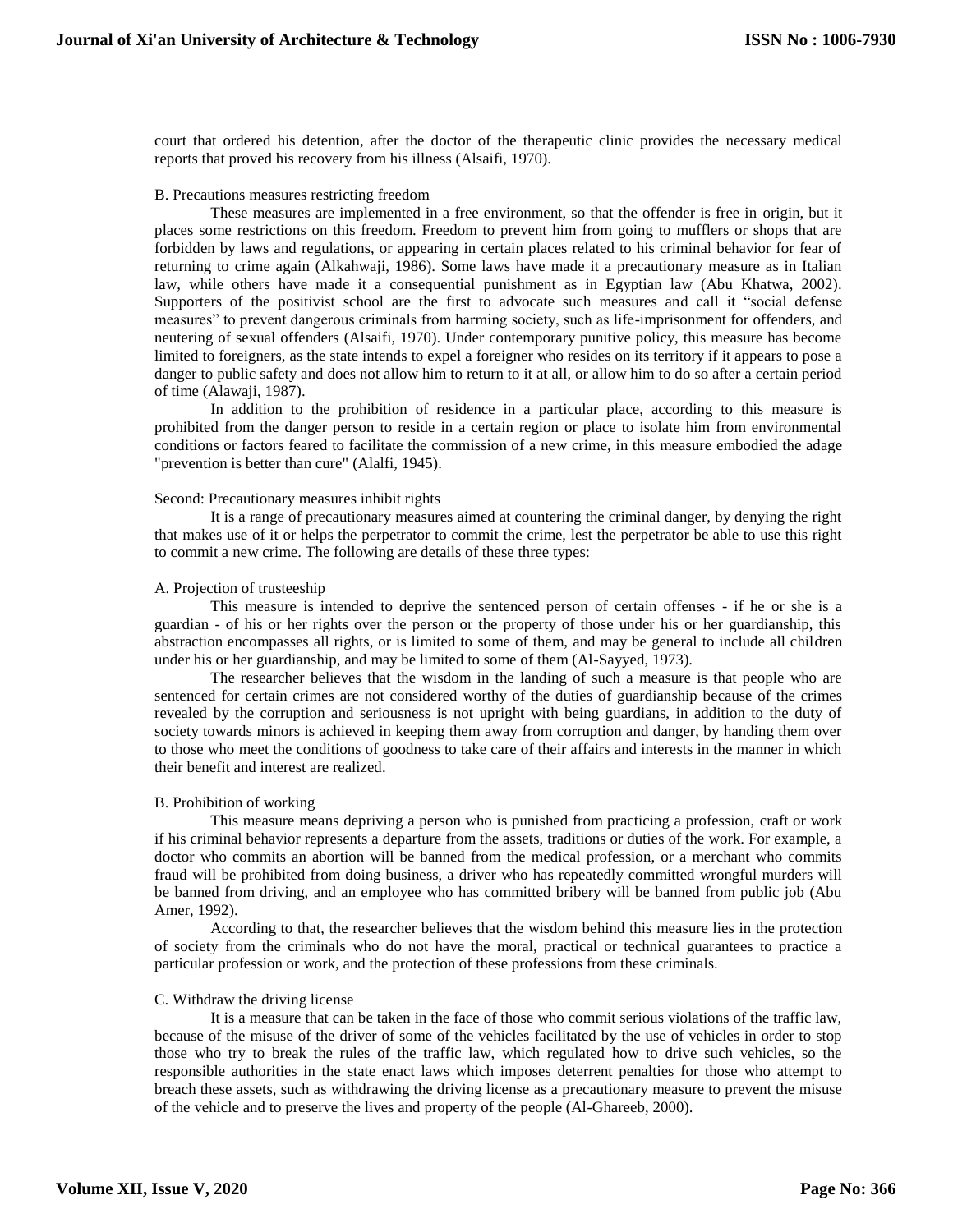The researcher believes that this measure is applicable in the Arab countries in general and in Iraq in particular, due to the characteristic of the streets of Iraq in the case of lack of discipline in driving and lack of full compliance with the traffic law and the resulting risk to road users.

# VIII. Characteristics of precautionary measures

Precautionary measures are characterized by several characteristics that must be mentioned and detailed in order to determine the nature of these characteristics, and their relevance to the nature of measures taken in different cases, namely:

## First, special prevention as the goal of the measure

The specific function measures are prevention or private prevention, ie attempting to eliminate individual risk factors that may prompt a person to commit a crime in the future. On this basis, the application of measures depends on the fulfillment of two conditions: the first objective is to commit an individual to a crime, and the second is the availability of a dangerous situation that makes the owner of a new crime (Ali  $\&$ Osman, 1980).

It follows that the measures, even if they take the form of deprivation of liberty, are not intended to inflict pain or atonement for the crime that occurred. Rather, it aims to remove the offender from the circumstances and factors that predispose him to the conduct of the crime, that is, to remove him from the causes of his seriousness. The fact that the measures relate to future criminal seriousness rather than the crime or criminal offense committed should be taken into account in their signature to suit the character and seriousness of the offender without examining the substantive basis of the crime that had occurred.

# Second, subject to the principle of legitimacy

Considering that precautionary measures are a form of criminal sanction, they shall be applied only by legislative text. The judge refrains from applying them, and the penal authority refrains from implementing them without a legal text pursuant to this principle, because its signature would prejudice individual freedoms, as it does not find a basis for them in the legislative texts. Farad and its maintenance. The principle of the legitimacy of precautionary measures is the result of the efforts of jurists in the International Federation of Penal Law and the modern social defense movement, led by Mark Ansel, to ensure that the defense of society does not exploit precautionary measures at the expense of individual freedoms, thereby ending some of the claims that were required to sign Measures against those who are criminally dangerous without committing a crime (Hosni, 1982).

# Third, precautionary measures are of a coercive nature

This means that their application does not depend on the will and will of the offender, but rather against their will and coercion, for the common good in the face of the criminal phenomenon. It is mandatory, although many of its forms are remedial measures or placement in social welfare institutions (Abu Amer, 1992).

#### Fourth, the judicial nature of the precautionary measures

This requires that these measures may only be signed by the judicial authority which exclusively invests them if their conditions are met by those who apply them.This results in the absence of any administrative authority to implement them, as judicial intervention in the face of these measures guarantees the freedoms of individuals and safeguards them. In addition, the judiciary has a role that can not be overlooked in estimating the seriousness of the crime and verifying the condition of the previous crime to say that the availability of that seriousness, and some may argue that some kind of measures require technical expertise such as the use of doctors and psychologists and social workers, and this is not available to the judge, but the response M Wall on this claim by saying that the judge to use these experiences and provide him with what he needs technical information, to make a decision on the measure just as is the case Bastaanth the opinion of experts on the issuance of judgment of conviction or innocence on someone (Behnam, 1996).

# Fifth, precautionary measures of indefinite duration

Part of the jurisprudence that the failure to limit the duration of the precautionary measure is a threat to individual freedom, because it allows the arbitrariness of the authority based on its implementation, as the determination of a minimum and maximum period in the text of the law to ensure the rights and freedoms of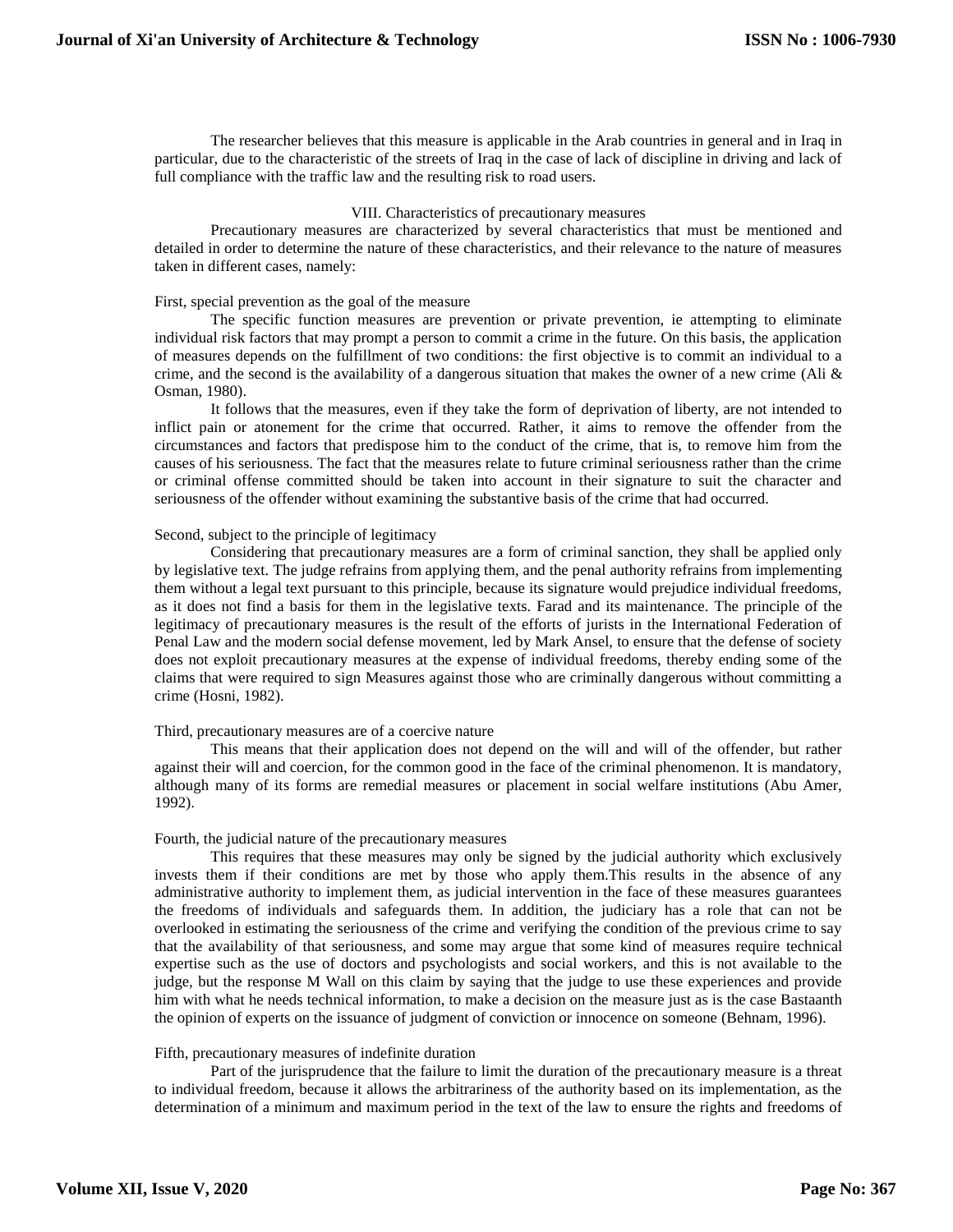individuals, especially since there is no legislative terms of specific Therefore, the owners of this trend consider that it is preferable to at least set the upper limit for the duration of the measure, and leave it to the implementing authority to determine the time spent by the measure according to the circumstances of the convicted person (Alsifi, 1970).

# Sixth, the possibility of continuous review of precautionary measures

This characteristic is one of the most important characteristics of the precautionary measure, and it is a natural consequence of its association with criminal hazard and is therefore subject to reconsideration with a view to its appropriateness to the evolution of the seriousness of the convicted person, and make the measure in line with the development of the situation because it is very difficult to determine the law or the judge in advance the duration of the measure, and that it is able to eliminate the criminal risk of the convict, which does not settle anyway. Debris taken is not final as it has been shown during its application ineffective in achieving its goal, which requires modification of its content or change by another measure, and this requires examination of the convicted subject to the measure to say the feasibility or ineffectiveness of this measure, as it follows from this characteristic to maintain the relationship between the entity In the light of the results of this follow-up, it is decided to amend its duration or to replace it if the case of the convicted person so requires. In this regard, Italian law stipulates that the precautionary measure should be canceled once the minimum period of time stipulated has expired. on her The law, unless the scientific examination confirms that the criminal danger still exists with the convict, and it is possible to terminate the measure before the maximum (Italian Penal Code, 1930).

## IX. Purposes of Precautionary Measures

The purposes of precautionary measures are limited to one primary objective, which is to counter the criminal danger inherent in the person of the offender to eliminate them, and to prevent them from committing future crimes. Crimes through private deterrence, but what distinguishes measures from penalties is that private deterrence: the only objective in the measures, while one of the other objectives in the sanctions, such as public deterrence and justice (Hosni, 1982).

Since the seriousness of the criminal measures that the precautionary measures face is different and the forms are different, the measures vary in their manifestations. Measures may take the form of stripping the offender of the material means that would help him to commit the crime, or take the form of his removal or isolation from society to ward off his danger if rehabilitation does not work with him (Ahdaf, 2002).

Precautionary measures achieve their goal in a variety of ways, the most important of which are rehabilitation, exclusion and incapacity, which are combined by one expression, which is the "Special Deter".

#### A. Rehabilitation

Rehabilitation means reconciliation between the criminal and the society through the elimination of the sources of criminal risk available to him through a range of therapeutic and disciplinary methods leading to rehabilitation until the behavior of the measure after the expiry of the law. With the community, he is treated if he is sick and polished and evaluated if he is a pervert or his education is a craft that he lives if he is unemployed. Devoid of his criminal seriousness (Tharwat, 2001).

If the measures aim at re-adapting the criminal to the society, the punishment also seeks to achieve this goal, but it does not neglect the considerations of public deterrence and justice. This is logical, because precautionary measures are devoid of moral content, since they are not based on sin, and therefore do not aim to achieve justice. Between contempt measure The crime that was committed has the effect of denying it from the point of view of the public a repulsive factor of criminality, which denies achieving the purpose of public deterrence (Hosni, 1973).

Nevertheless, precautionary measures may accidentally achieve justice, manifested by the unintentional painfulness of such measures. Who is responsible for wholly or partially responsible, and what it requires to confront the reform of the offender through precautionary measures is a requirement of justice that obliged society to assume its responsibilities by taking the offender's hand and re-familiarizing with the society again (Al-Sayyed, 1973).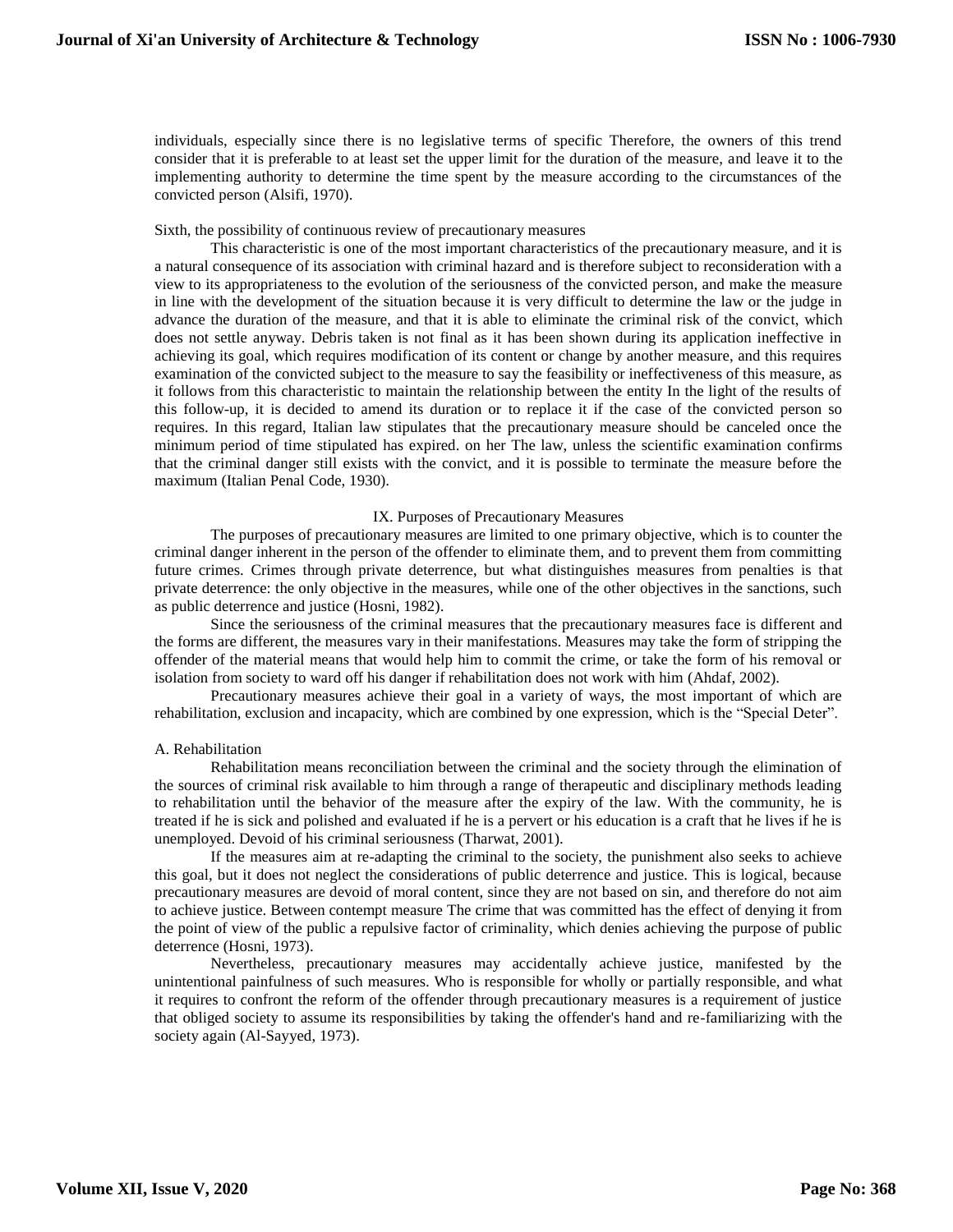# B. Exclusion

If rehabilitation is one of the means of precautionary measure to eliminate criminal danger, but this does not mean that it is the only means to achieve this purpose, hope may be weakened or difficult to achieve only after a long time and remain dangerous criminal threat to society, then should resort to another way to achieve the goal This measure takes the form of removing the offender from society and placing him in conditions that prevent him from harming society. This measure is achieved by arresting the usual offender, prohibiting his residence in certain places, or removing him from the country if he is a foreigner.The situation, where I considered a means of defending society from the criminal danger and was the eradication of the criminal factors of the offender treatment or refinement, or the eradication of the offender itself, as these factors could not be eradicated (Abu Amer, 1992).

# C. Incapacity

This means to deprive the criminal of the physical means that help him to commit his crime and harm the society, so that without it is unable to achieve his crime, this measure may take the form of machines or tools that can be used by the offender to carry out his crime or confiscate dangerous things in themselves, as well as Closure, confiscation, guarding or revocation of the license to deny the offender from practicing the profession that he can exploit to facilitate the commission of the crime. Such measures may also revoke the driver's license of a driver who is drunk or who has repeatedly violated traffic accidents (Tharwat, 2001).

## X. Criminal Risk

Since the positivist school drew attention to the need to take care of the person of the criminal rather than the crime as an abstract idea, the idea of criminal danger has emerged and became a condition for the responsibility of the perpetrator as a basis for punishment instead of moral responsibility that no longer has a place under this school (Abu Amer, 1992).

If the idea of criminal danger originated in the positivist school, and one of its poles, Judge (*Raffaele Garofalo*), declared that the basis and criterion of punishment lies in this seriousness, this does not mean that there are no ideas before which called for the need to protect society from criminality. The importance of distinguishing between those who can be reformed and those who are unable to do so, and called for the importance of directing the punishment towards the future, it is a remedy for those who can be repaired, and eradication for those who do not hope to reform (Sorour, 1964).

Part of the criminal jurisprudence in connection with the definition of criminal seriousness as a psychological condition experienced by the offender and affect his behavior, perhaps the most prominent definition in this context, "Florian Grispigni" as "the capacity of the person to become on the side of the possibility of perpetrator of the crime". During this definition, "Grispigni" used the psychological state of the person, as it links the criminal hazard to the psychological side, and the risk is only a psychological anomaly resulting from the interaction of a group of personal and objective factors, as well as linking the other between the seriousness and the criminal part, which entails the penalty criminal on the person in case of committing an act against the law (Mahdi, 2002).

From the Arab criminal jurisprudence there is who used the psychological state in defining the seriousness of the crime, Dr. Ramses Behnam defines it as "A psychological state that is likely to be the source of a future crime" (Behnam, 1970).

XI. Evaluation the role of precautionary measures in combating the criminal phenomenon

To begin with, an assessment of the role of precautionary measures in reducing crime in society should address this role in both in-kind and personal measures, in order to determine the effectiveness of such measures in reducing crime risk.

A. Evaluation the role of in-kind precautionary measures in combating the criminal phenomenon:

In-kind measures include two types of precautionary measures, confiscation and closure. These two types will be evaluated through the theoretical first and the practical second, as follows:

#### First: in theory

It should be noted that confiscation and closure as in-kind measures, which are especially applicable to legal persons (corporate) such as companies, often except in some cases where they are applied to natural persons, reduce the criminal phenomenon by confiscating objects that are usually used in various crimes, such as narcotics and alcohol trafficking, and theft, such as seized items such as trucks and ships, are confiscated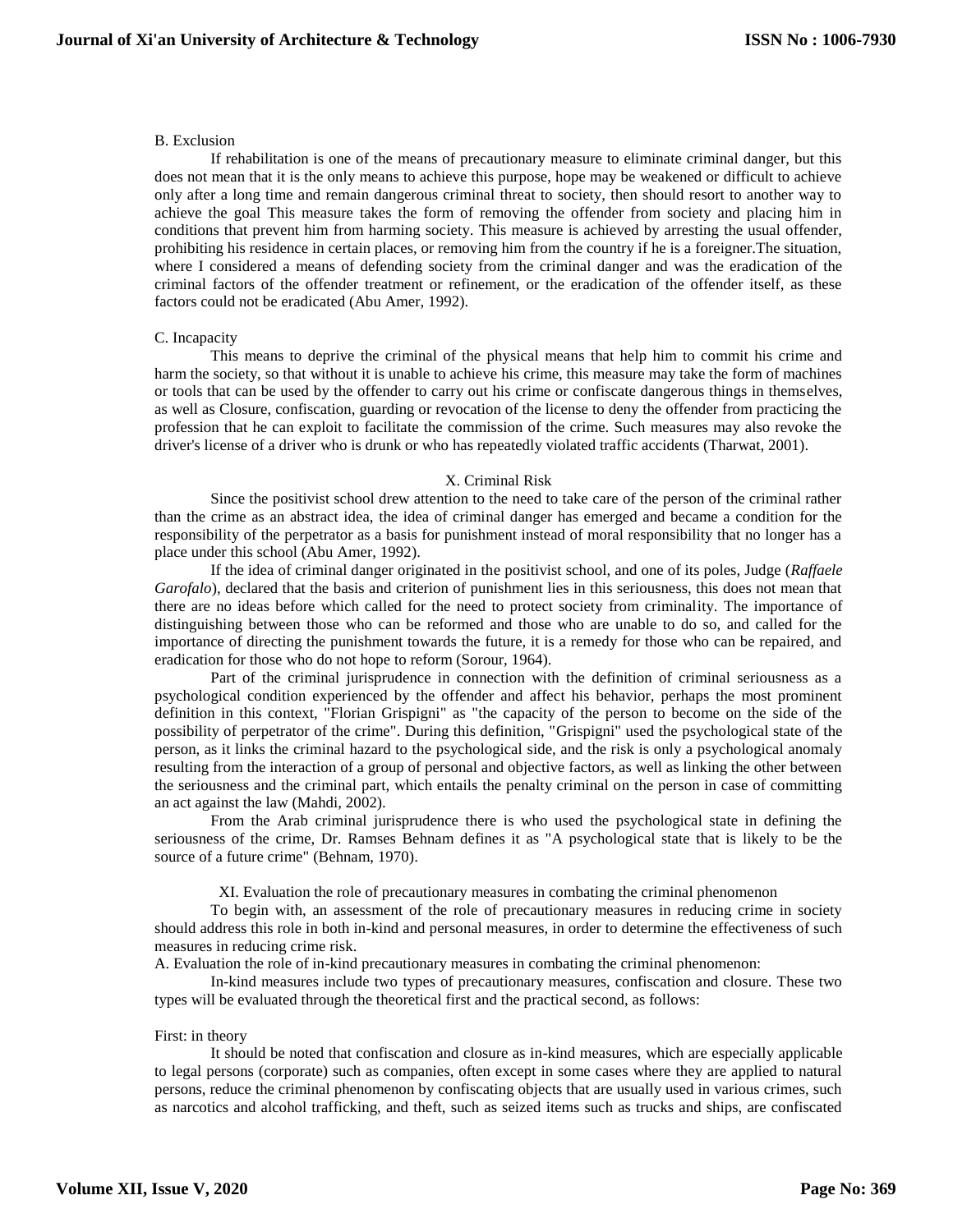for the benefit of the state. Similarly, when a company that manufactures narcotics or alcohol is closed, or when a brothel are closed, it puts an end to such crimes. In theory, in-kind precautionary measures, like personal measures, play a positive role in combating the criminal phenomenon and rid society of the evil of crime (Behnam, 1996).

# Second: Realistically

It can be said that in kind, unlike personal measures, are partially appliedapplied by the courts in a number of Arab countries, especially the confiscation measure, which is widely applied, due to the type of crimes committed. But what is interesting is this confiscation applied as a precautionary measure or as an additional punishment? The researcher believes that confiscation is applied as a punishment and not as a measure, but the important thing is that confiscation, whether it is a precautionary measure or a penalty, it takes the same meaning and aims at the same goal. As for the closure we note that it is not noticeably applied by the courts, we rarely find that a company has been closed because of committing a crime. As for the comparison of in-kind measures with Iraq and in-kind measures in other countries, we note that there are the same measures in all countries that take both the penalty and the precautionary measures in combating the criminal phenomenon.

B. The role of personal precautionary measures in reducing crime risk:

Assessing the role of personal precautionary measures should be done in both theoretical and real terms:

# First: in theory

It is noted that personal precautionary measures play an important role in the fight against the criminal phenomenon, especially when the punishment is revealed as a second way to eliminate crime in society, and thus reduce the risk of criminals for its shortcomings in the fight against this phenomenon.

For example, when an insane person commits an act that is contrary to the provisions of the Criminal Code and is punishable under this law, that person cannot be punished because of his criminal irresponsibility, which is the basis of the punishment, which keeps the person's risk in place. But when there are precautionary measures by placing a person in an institution for the treatment of mental illness, the measure applied in this case, the case of the crazy person, it is different as this measure protects society from the risk of this person and it is forced to treat this crazy person and then help them to Reintegration into society as a normal person is not afraid of people, and then the community will be rid of such a person when the generalization of this precautionary measure. Similarly, for drug addicts, when they apply either the legal status within a treatment institution or the legal status within a specialized institution, it helps them to rid themselves of the evil of addiction and thus eliminate the danger they posed to citizens, thus making them good citizens contributing to the development of their country. Instead of helping to sabotage it. The same applies to other personal precautionary measures, such as exclusion, denial of residence, etc. (Alawaji, 1987).

Precautionary measures are lighter than punishment and in terms of the impact that can be exerted on the offender in the case of the application of either the penalty or precautionary measures, the latter treats the offender with compassion and flexibility, which helps him to integrate into society quickly through his sense of being a good person and important and positive and not negative In society, unlike the punishment that treats him harshly and that he is an undesirable person and that he is a deviant person from society, which makes him when he is released from prison, committing the most heinous crimes of the crimes committed by the former because of the impression that the punishment contributed to his entrenchment in his mind that he is an invalid citizen. Measures Precautionary embodies the principle that "prevention is better than cure" in the field of crime.

# Second: Realistically

The application of personal precautionary measures is very small, if not non-existent, by the Kuwaiti courts, as if the precautionary measures do not exist in addition to the penalty in Chapter I of the Criminal Code, which makes the penalty and precautionary measures the criminal penalties applied to the offender in the case of a crime, unlike States Western countries, which give great attention to the precautionary measures in the field of combating the criminal phenomenon because it has realized its value compared to the punishment of these countries mention the United States of America, France and other Western countries. There are also Arab countries from the Middle East that attach great importance to the precautionary measures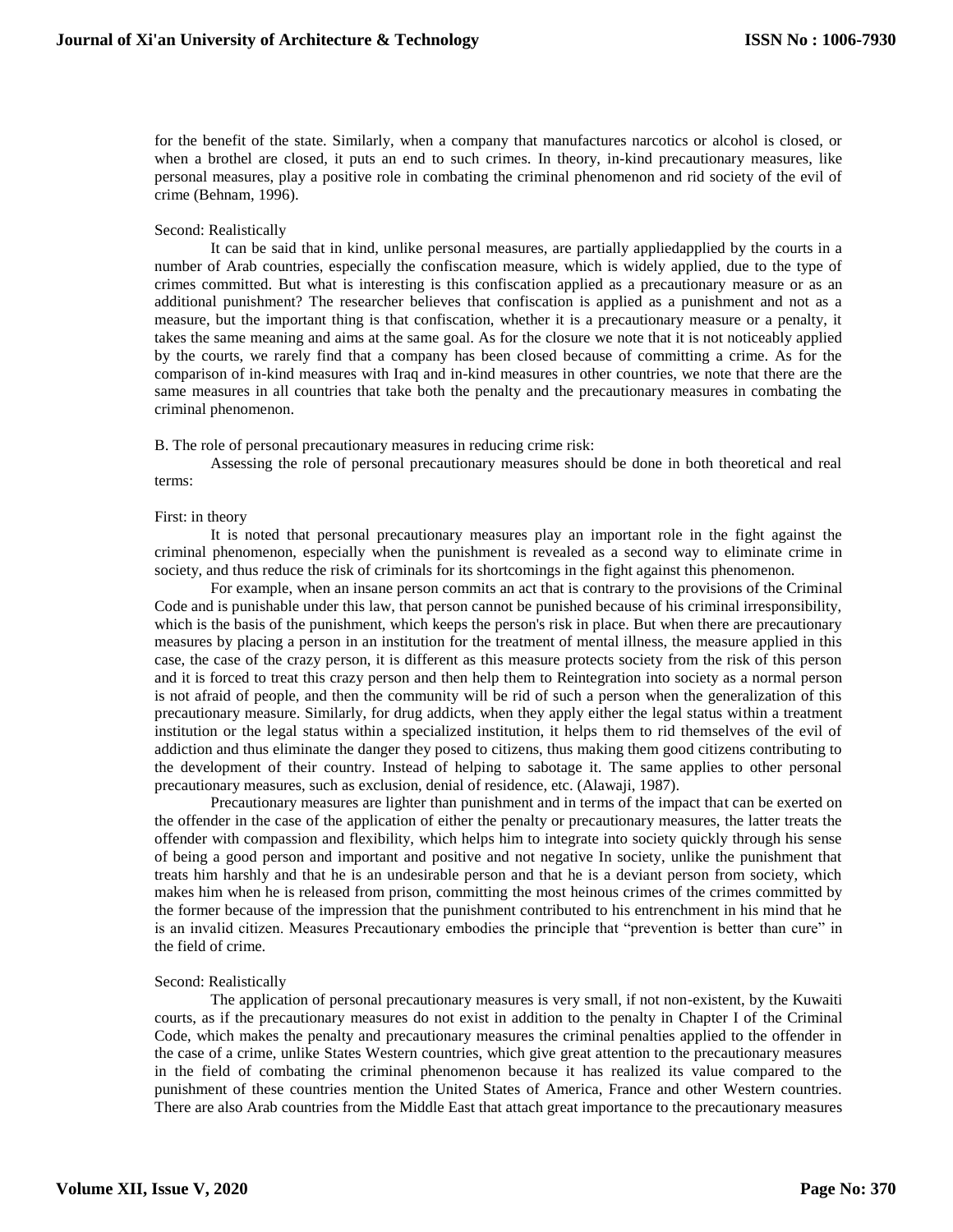in the field of combating the criminal phenomenon, in addition to the punishment of course, including Egypt, Tunisia, and others.

The researcher believes that if the precautionary measures were applied in the required manner and in the way they are applied in Western countries, there would be a noticeable change in the percentage of crimes committed and thus put an end to the escalation of the criminal phenomenon, especially as the private bodies to follow up the prison conditions in a number of Arab countries warned in their annual reports that there are Deterioration in conditions within the various correctional institutions, and the absence of effective respect for the rights of prisoners recognized and guaranteed by law, if the society's view of the prison was changed from being a means of retaliation to being a public institution that re-education and rehabilitation of prisoners and the application of measures In parallel, there would have been a sense of interest on the part of the prisoners, which would make them stop or reduce the crime rather than increase it. Therefore, the legislator requires workers to activate the role of measures by applying them in addition to the punishment in the fight against the criminal phenomenon.

#### XII. Trends of criminal policy in combating the criminal phenomenon

To begin with, criminal policy can be defined in general as a set of means and measures introduced by the state in a particular period of time to combat crime and maintain security and stability within it. In this regard, there are two concepts of criminal policy, one narrow and the other broad. Criminal policy in the narrow sense is the set of means and measures that the state must use to enforce the crime as effectively as possible (Salem, 1995). This theory remained prevalent during the nineteenth and early twentieth centuries as in the definition given by the jurist (Feurbach), when he considered criminal policy the sum of restraining means by which the state confronts crime, the same direction that the famous jurist (Vonlizet) went, when the concept of criminal policy was limited to the organized set of principles that the state and society must adopt to regulate the fight against crime (Ahdaf, 2002).

The broad concept of criminal policy, which is prevalent in modern times, is not limited to confronting crime by enacting criminal legislation and tightening penalties. It is also a sociology in the criminal science group which examines the causes of criminality and the ways to treat it (Jaafar, 1993).

It is clear from the foregoing that the criminal policy concerned with the stage before the commission of the crime, by enacting a comprehensive precautionary policy that would prevent the offense, and this requires the state to adopt a plan for economic, social and cultural development, and improve the standard of living for its citizens and residents, compulsory education would reducing illiteracy, lack of responsibility and awareness among people, and providing adequate housing would also contribute to tackling crime, combating alcohol and drug addiction, and eliminating the role of prostitution, corruption and gambling, which are a major cause of criminality, and attention to children and adolescents to immunize them from delinquency and slide into the underworld, like the mentally disturbed and the risks they pose to society, where they should be ensured and tracked until their full recovery.

In the present era when the world has become a small village by virtue of the communications revolution, one of the important mechanisms of globalization that has enabled it to cross borders despite its social, economic, political and cultural manifestations. They are not only an aggression against the sanctity of their homelands, their particularities, beliefs and economics, but also the dangers they pose to the lives of all human beings. The globalization of crime has become more complicated, boundaries between states are conceived for criminal activity. In the face of recent technological development, a person in Iraq, for example, can contribute to the commission of a serious crime in another country that has no common borders with Iraq, with the contribution of others whose residence and nationality may vary (Idmaj, 2004).

In view of the severity of this situation, countries are required to consider reconsidering their criminal policies in general by finding plans and methods that respond to the development of crime associated with technological progress, finds a new framework for cooperation in this field, especially as traditional approaches to international cooperation have transcended their complexity of procedures and slow implementation.

On the other hand; talking about the institution of reform as a framework for reform and rehabilitation and its connection with the external environment, is in an approach centered on three pillars:

- First: communication to create an atmosphere conducive to reform, rehabilitation and reintegration.
- Second: Communication in order to prepare the inmate psychologically before his release.
- Third: Activating the educational and social role of the correctional institution and its relationship with the external environment and civil society activities.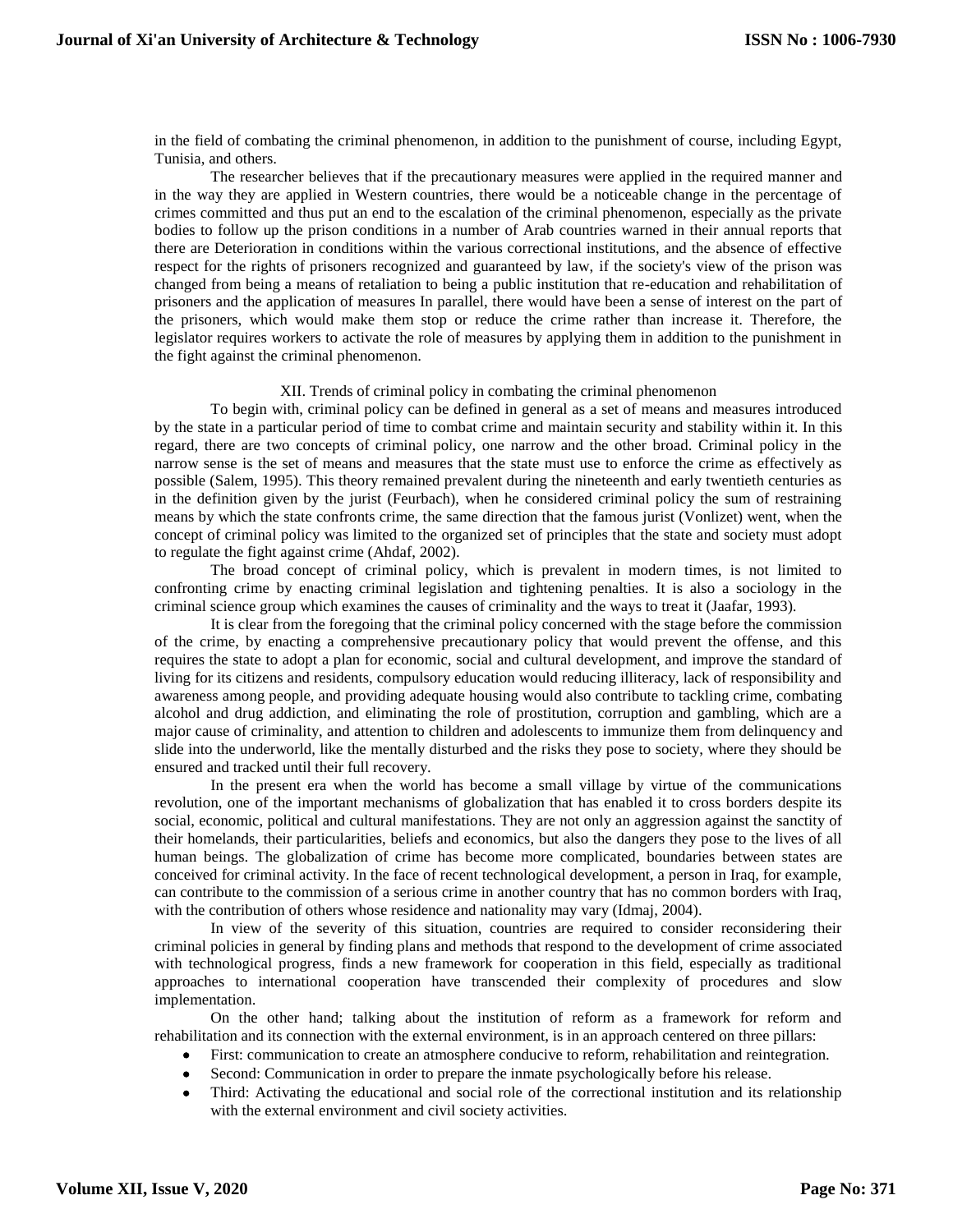First: communication to create an atmosphere conducive to reform, rehabilitation and reintegration:

The Department of Prisons and Reintegration has engaged in a serious program according to a systematic and well-planned scheme, focusing primarily on the social aspect of the inmates at various levels, in the context of bridging the differences between the inmate and the employee. And various activities, such as sports, music, theater, painting, library, not to mention the monitoring of literary creations because of the impact on the sense of psychology and refinement of talent, and challenge the problem of introversion and inferiority among the inmates, and thus create a suitable atmosphere to fill the void that may be left in vain, without organizing And without investing in the benefit of the inmate benefit and benefit, and so as not to be a deviation in the practice of harmful activities such as violence against other inmates and reading corrupt and harmful books, and drug use, and reading books containing the destruction of moral values or include criminal stories or sexual images aimed at temptation and arousal desires (Alawaji, 1987). Second: Communication in order to prepare the inmate psychologically before his release:

The focus on the psychological aspect is of great importance to the inmate before his release in preparation for his integration, through awareness and through the formation and framing and provided him during his arrest from the ground enabling him to make his way in life with balance and stability to regain his place and role within the social fabric, so that it becomes fit for himself For others, the possibility of involving the inmate in playing a role that can be assigned to a specialist in the field of education, is an attempt to prepare the inmate psychologically to sensitize the importance and value of his role, which develops a sense and sense of importance, and high morale (Alawaji, 1987).

Third: Activating the educational and social role of the correctional institution and its relationship with the external environment and civil society activities:

The problem of activating the educational and social role of the correctional institution requires strengthening the bridges of communication with civil society actors, from human rights and educational organizations concerned with reform affairs, with the aim of improving the pace of reform according to joint programs and plans aimed at reducing deviation, providing effective ways on the ground, such as providing work For example, for those who have the qualifications of the released, according to their specialization, by intervening with employers and persuading them to employ graduates of correctional and rehabilitation centers and correctional institutions, on the basis that they have become normal people, which leads to selfredress inmate through his sense of help to Access to a resource for living and a decent income to start a new life, which can be considered a serious precautionary measure to reduce deviation (Al-Makki, 2003).

This support will only be achieved through the creation of a tracking and aftercare unit, which is of paramount importance in tracking the conditions of inmates after their release in order to inspect their conditions and the possibility of their integration, and the problems facing them. Specialized scientific mechanisms and foundations, and their saturation with the principles of reform and human rights, so that the correctional institution to complete its reform role as a major actor in the educational field among other social institutions, with a focus on emptying the community mentality from the traditional perspective of the role of drug By creating "open doors", study or cultural days and direct exhibitions for visitors, showcasing the latest guest products in various fields, organizing seminars and educational meetings with a focus on Restraining punishment is in itself nothing but a measure of deprivation of liberty and is not intended to hurt and degrade the dignity and humanity of the inmate, insofar as it aims to re-educate, train and indoctrinate the general principles of education and prepare him until after his release by enabling him to pursue a profession or knowledge. Its place in society again. In this context, it is urgent to liaise with the government authorities in charge of religious affairs to send experienced religious preachers for the purpose of contributing to the teaching of religious lessons, preaching and guidance, as well as contacting the departments of professional institutions in order to intensify the establishment of accessories for vocational rehabilitation centers within the correctional institutions with the latest equipment As well as the preparation of training courses and reupdate the experience and training of the frameworks overseeing the professional rehabilitation to keep abreast of developments in the preparation of programs and tools used at the technological level.

Moreover; in the cultural field, intensifying contact with the role of associations and cultural forums to contribute to theatrical performances of a social nature and holding symposiums to raise awareness and joint exhibitions to support the creations in which the inmates are fluent, to create a spirit of solidarity and contribute to raising the morale and psychology of inmates for their reintegration. Although it is a center for the implementation of the punishment, it cannot deviate from its essential role as a space for education and an area of reform, which calls for concerted efforts with the various civil society actors concerned with the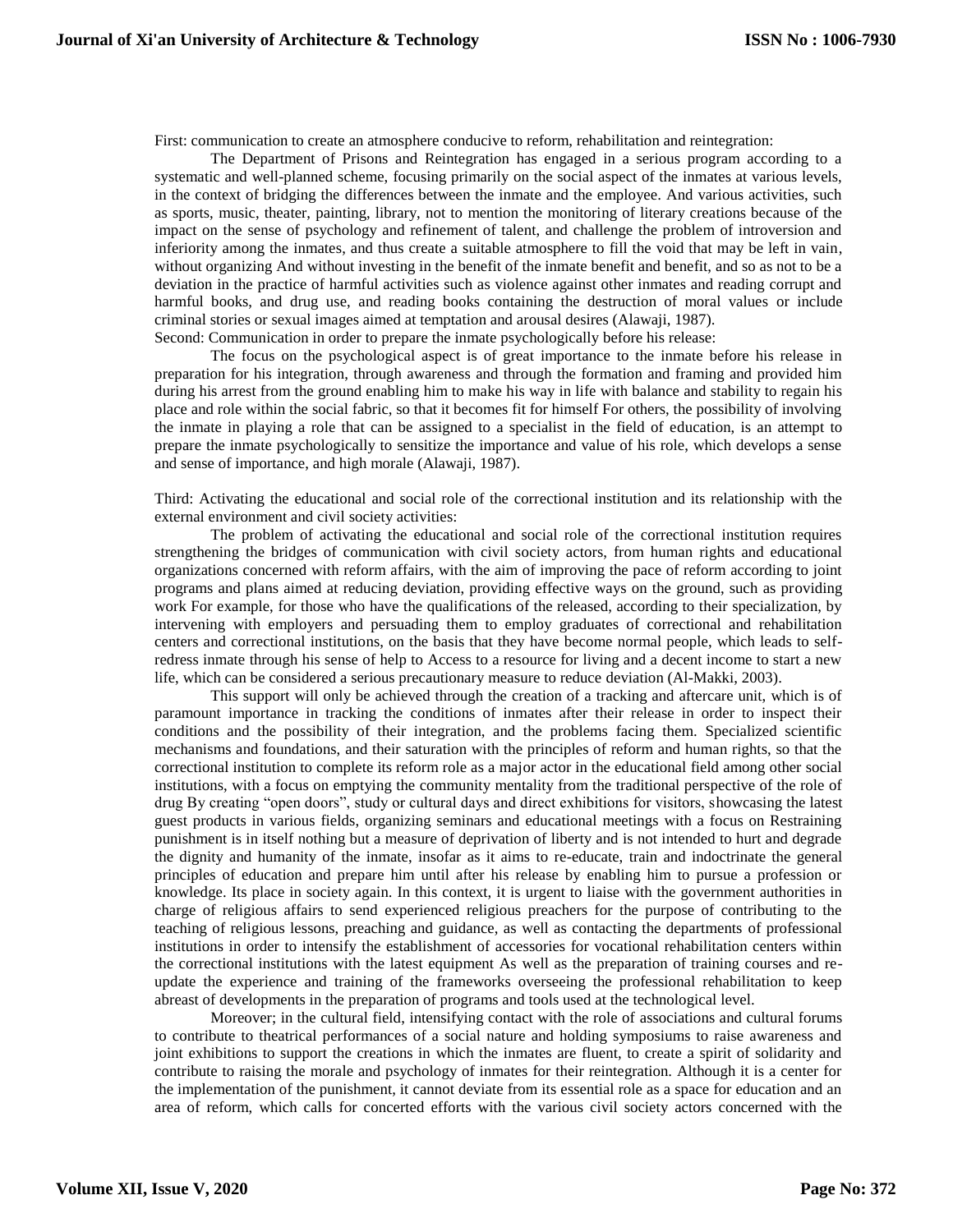educational field and reform matters, with which it should be taken care of. Visor and other educational fields, so that we can monitor and identify the reasons for the deviation with the necessary treatments as a precautionary measure, according to a joint scheme based on scientific principles and principles of the human rights program for the welfare and benefit of the public affair.

# XIII. Criminal policy and precautionary measures:

Criminal policy is based on two types of measures to address criminal risk: preventive measures and defense or security measures:

#### First: Preventive measures or punitive alternatives

This type of punitive measure or alternative, as Enrico Ferry calls it, is intended to address all social conditions that may lead to a crime. For example, combating sugar, addiction and unemployment through education, education, care for children and young people, opening new job opportunities, etc. "The dark road at night is the scene of many crimes and to face it, it is enough to light the road at night," says Ferry. The eradication of crime at its roots by eliminating its causes is better than combating its effects. Such measures are usually used before the criminal offense occurs, particularly to counter individual cases of seriousness that may reveal a tendency towards crime, for example, those applied in situations of displacement and suspicion to prevent future crime (Abu Khatwa, 2002).

## Second: Defense or security measures

They are the subsequent measures of a criminal event and are aimed at placing the offender in circumstances that cannot harm the surrounding society. Therefore, it varies from criminal to criminal, which requires the study of the criminal comprehensive study in terms of physical, psychological and social. Some criminals may only succeed in eradicating measures such as death or life-long isolation. In others, remedial measures such as placement in a psychiatric or mental clinic may work, or social measures such as the prohibition of residence in a particular place or the banning of a profession (Ali & Osman, 1980).

## XIV. Criminal Policy Assessment:

It is undeniable that positive criminal policy was a revolution in criminal thought in general. The positivist school is credited with establishing two auxiliary forensic sciences, criminology and punishment, and paying attention to the person of the criminal as the nerve of the control process after the whole approach was focused on the same criminal incident. The school is also credited with demonstrating the idea of criminal hazard and making it a responsibility and punishment, and adopting the method of preventive and social defense measures as a means to reduce criminal risk.

The school's ideology influenced the call for new criminal systems, such as amnesty, suspension, conditional release, deportation, postponement of sentence and probation. These regulations have been adopted by many legislations, including the Italian Penal Code of 1930, the Polish of 1932 and the Swiss of 1937. The Egyptian legislator was also influenced in 1908 by the promulgation of the Juvenile Homeless Act. The Egyptian legislator has also adopted the current Penal Code of 1937 when it took some precautionary measures (such as confiscation, closure of the facility, etc.). The measure also adopted the 1967 Penal Code when it distinguished between criminal measures applied to an offender after a criminal offense was established and social defense measures aimed at countering abstract criminal seriousness before the criminal act, such as homelessness and suspicion.

However, this intellectual revolution has not been free from criticism, and this criticism was directed mainly at the idea of social responsibility of the proponents of this school and based on forcing (the principle of forcing or inevitability), and its punitive policy has remained - to a large extent - immune from serious criticism. Among the criticisms of this school were:

- Recognizing that a person can be subjected to some precautionary measures before the crime can be considered a flagrant attack on individual liberty and an infringement of the principle of criminal legality, which requires that proscribed acts be warned before punishment is actually imposed (Abu Khatwa, 2002).
- To say the principle of the inevitability and algebraic of human behavior including criminal behavior - is not based on scientific evidence, but is purely an assumption. It is known that the school does not rely on the method of abstract assumptions but on the method of scientific experimentation and observation.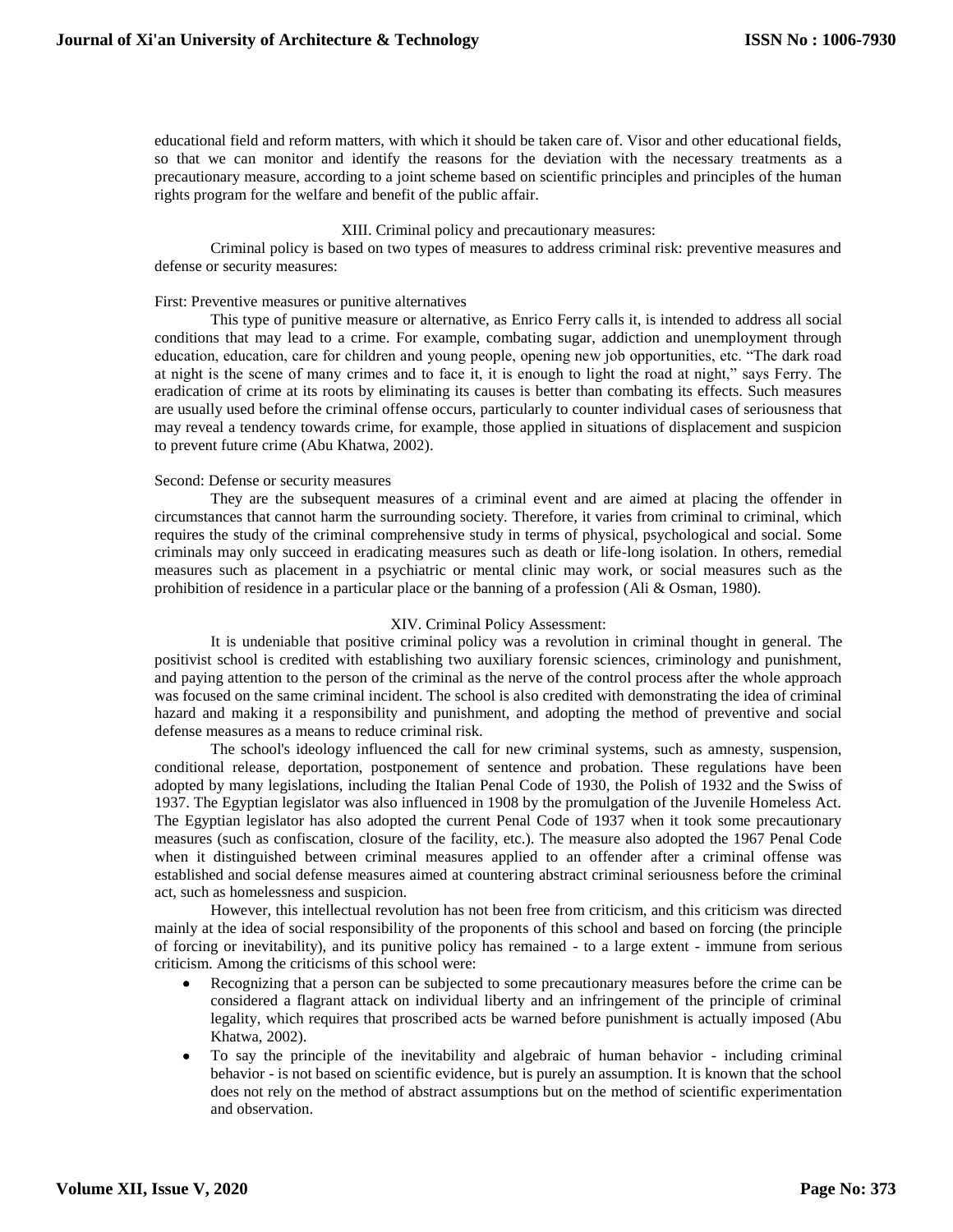Even if we acknowledge absolute capacity or the principle of algebraic, it would be incompatible with the criminal structure of any contemporary society, or what some would call incompatibility with the principle of "criminal law" (Alawaji, 1987). The dangerous situation, or the criminal hazard that this school says, can only be detected by the crime itself. Even if we say that the disclosure of such a situation can be reached before the crime occurs through the circumstances in which the person lives, for example, which may indicate the possibility of committing a crime in the future, it is absurd that a person is subjected to any measure on the basis of this physical appearance that they live without consideration The psychological aspects of his intent or neglect, which are based only on the freedom of choice denied by the positive school.

We can only confirm what was said that "if any positive legislation were to deliberately establish responsibility on the basis of recognizing the validity of the judiciary and destiny and the absence of choice in the absolute sense, there would be no step forward, but many steps backward, and to vague regimes far from To satisfy the needs of civilized groups" (Alawaji, 1987). Freedom of choice must remain the basis of criminal responsibility, which the school does not satisfy.

What confirms that freedom of choice must remain a fundamental human pillar, and must be the foundations of criminal responsibility, that all legislation and positive projects that tried to replace legal responsibility and social responsibility of moral responsibility has not succeeded. One such project, Ferri in 1921, took legal responsibility by stating that "the perpetrators and partners are legally responsible for the crime unless there is a reason for the act." However, he acknowledged the moral contribution to crime and coercion and that precautionary measures of a punitive nature were not taken against the insane and the weak minds that could not control their actions. This means recognizing the idea of freedom of choice and will despite the desire to deny it.

Also, the Soviet Penal Code of January 1, 1937, which established the principle of legal liability and then contradicted Article 11, stipulated that responsible persons acted with cognition and appreciated the results of their conduct and wished for such results. This means recognizing the principle of freedom of choice and moral responsibility  $(Alaffi, 1945)^T$ . The disadvantage of this school is its disregard for considerations of public deterrence and justice from the scope of criminal penalties.

Finally, there is no scientific evidence on what this school adopted in the classification of criminals on the basis of organic and psychological, there are those who have those qualities and never committed a crime, while the most heinous crimes did not have those qualities, this classification is not suitable for adoption to determine punitive treatment.

# XV. Discussion

It is clear from the study's findings that the criminal legislation is based on duplication of punishment through reliance on the punishment in the first instance, and then the precautionary measures in the second degree. It was reviewed in the study, which identifies human actions as crimes due to social disturbance and requires the perpetrators to be punished with penalties and precautionary measures.

Thus, precautionary measures, in addition to the penalty, are considered to be the penalty for combating the criminal danger inherent in criminals. However, in many cases, it is clear that the judiciary focuses primarily on the punishment to the extent that precautionary measures are almost non-applicable, except for some they are applied by various state courts such as confiscation and closure measures, and some juvenile measures, and this is unparalleled in comparative legislation that focuses primarily on precautionary measures in the fight against crime such as United States, French and Tunisian legislation, and some other legislation.

This is evidenced by the reports and studies of prisons, which pointed to several problems faced by correctional institutions such as overcrowding, poor health coverage and other problems, as a result of excessive application of the penalty at the expense of precautionary measures, and if the punishment has

 $\overline{a}$ 

<sup>&</sup>lt;sup>1</sup> The same is underlined by the Cuban Penal Code drafted by a committee headed by jurist Fernando Ortez, who was a professor at the University of Havana, who recognized legal and social responsibility based on criminal gravity on the basis of the principle of reparation and human determinism. However, this project could not be implemented, and another draft was adopted that recognizes the principle of freedom of choice. The legislator returned to the adoption of the Cuban Penal Code in 1936, recognizing legal responsibility.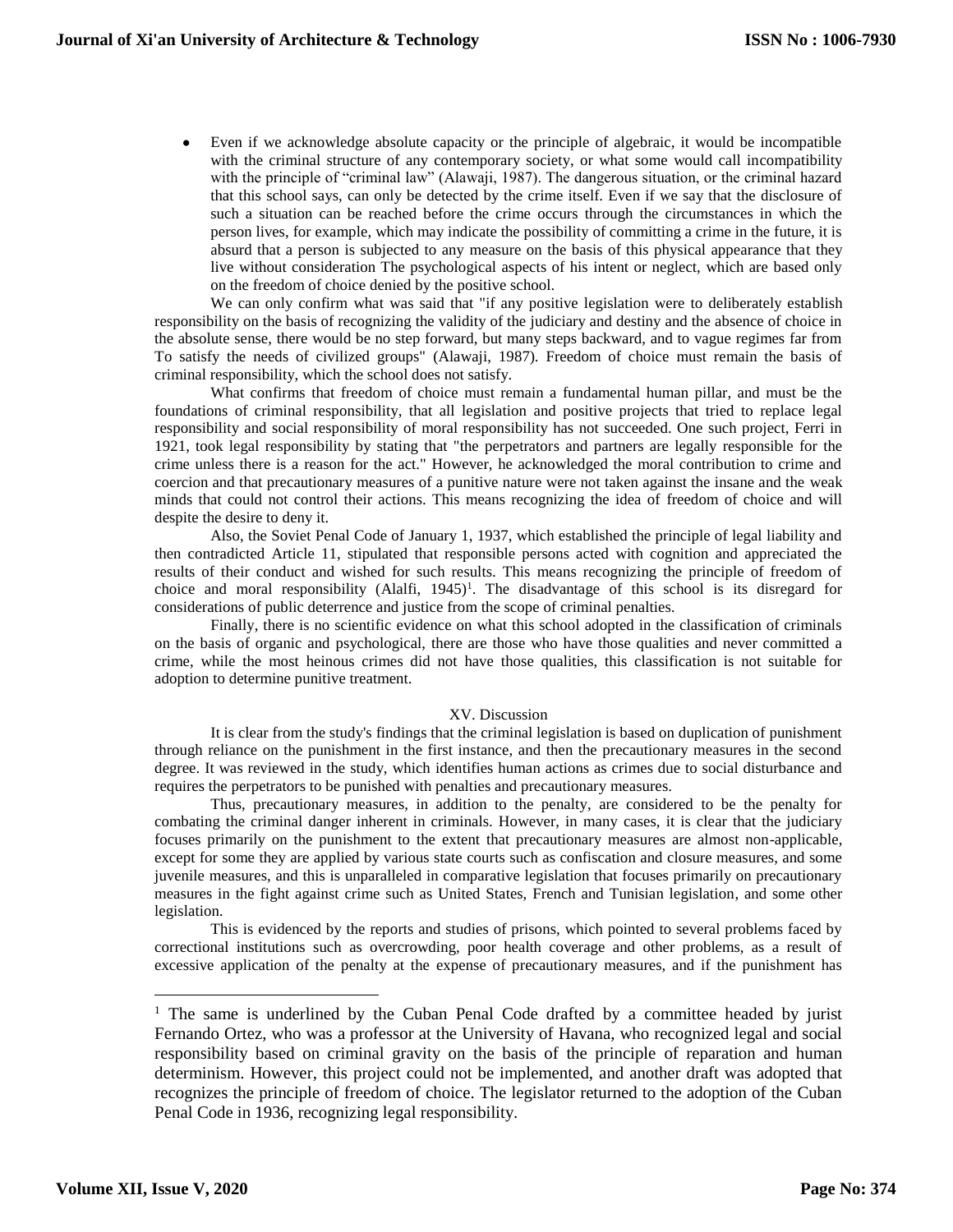revealed its inadequacy in protecting society from delinquency and the elimination of crime, the best way is to apply precautionary measures in a serious way as an alternative to punishment in the field of reducing crime.

# XV. Conclusion

Based on the above review in this study, it is possible to formulate conclusions as follows:

- 1. The application of personal precautionary measures is minimal, if not lacking, by Arab courts in general, and Iraqi in particular.
- 2. The number of precautionary measures stipulated in the Iraqi Penal Code is scarce compared to a number of other countries. There are countries where the number of personal precautionary measures reaches 40 precautionary measures, while the precautionary measures in the Iraqi legislation are only mentioned in articles (1, 5, 103, 105, 111, 118) of the Iraqi Penal Code.
- 3. There is some of applying for the in-kind measures, contrary to personal measures by the Iraqi courts, particularly the confiscation measure, which is frequently applied, is due to the type of crimes committed.
- 4. The inmate is being cared for in rehabilitation centers in Iraq with the aim of properly rehabilitating them to reintegrate into society, in return, however, the State could have regulated the use of preventive crime prevention measures in the first place to curb the spread of crime rather than allocating rehabilitation programs in prisons.
- 5. Measures as criminal penalties, whatever their simplicity, include restriction and deprivation of liberty or deprivation of certain rights and privileges, meaning that they affect the rights and freedoms of individuals, here, it was necessary to entrust its implemented to the judiciary alone in this matter, and not shared by another authority, like the penalties.

# XVII. Recommendations

Based on the findings of this study and the conclusions drawn, the study recommends the following:

- 1. The need for Iraqi legislation to focus attention on precautionary measures as a preventive measure for crimes to occur, rather than the application of the punishment, and to begin the rehabilitation of inmates in reform centers and re-training them so that they can be reintegrated into society.
- 2. The importance of the legislator not to launch the signing of the measures just because there are signs that do not amount to crime, this is taken to people suspicion and a call for arbitrariness and tyranny by the public authorities.
- 3. The importance of the legislator taking into account the separation of criminal hazard as a basis for the signing of criminal measures and social risk that can be taken as a basis for the signing of preventive measures that are not prejudicial to freedom or individual rights without even committing certain crimes. In other words, it is possible to say that criminal hazard involves social risk, whereas social risk does not necessarily mean the availability of criminal risk, and therefore cannot be taken as a basis for a criminal sanction, as apenalty or a measure.
- 4. Not to combine punishment and measure in a unified legal system, this would be equal in terms of the nature of the sanction between persons for whom the elements of criminal responsibility are available and those for whom there are contraindications to liability, such as insanity or disability in the mind or young age.
- 5. Taking into account that the effects of precautionary measures should be limited to eliminating the phenomenon of recidivism, the protection of society and treat the offender by imposing the appropriate measure of the offender in terms of being sick, or facing the seriousness of crime, or providing a favorable climate for the return of the convicted as a beneficial member of society.

# **References:**

[1] Abu Khatwa, Ahmad, The Origins of Criminology and Punishment, Book II: The Science of Punishment, Dar Al-Nahda Al-Arabiya, Cairo, 2002.

[2] Abu Amer, Mohamed, Criminal Measures in the Egyptian Penal Code, Faculty of Law Publications, Alexandria University, Egypt, 1992.

[3] Ahdaf, Mohamed, Criminology, Sijlmasa Press, Meknes, Morocco, 2002.

[4] Aklan, Majdy, General Theory of Precautionary Measures, Unpublished PhD Thesis, Ain Shams University, Egypt, 1983.

[5] Alalfi, Ahmad, Return to Crime and the Familiarity with Crime, Unpublished PhD Thesis, Cairo University, 1945.